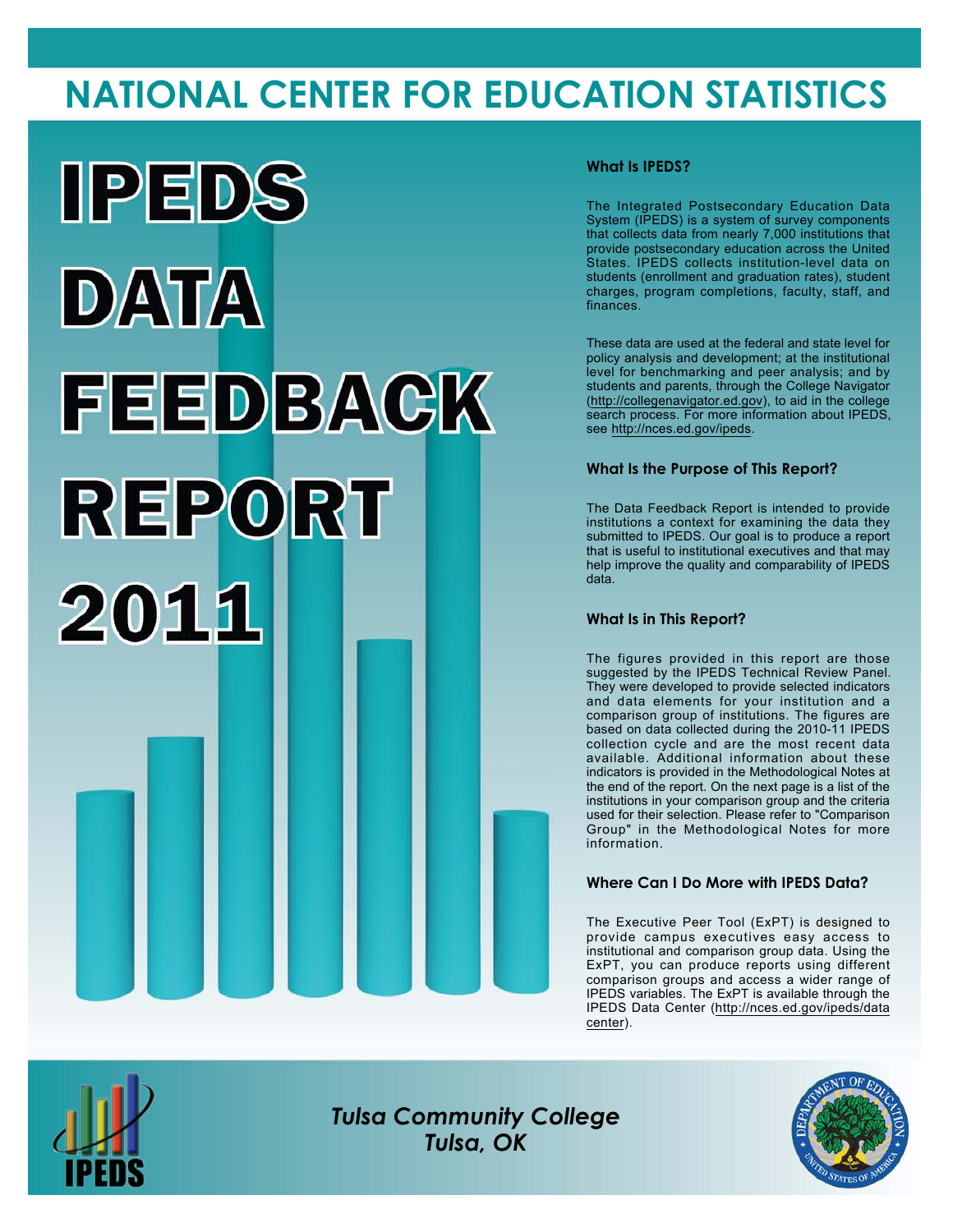# **COMPARISON GROUP**

Comparison group data are included to provide a context for interpreting your institution's statistics. If your institution did not define a Custom Comparison Group for this report by July 15, NCES selected a comparison group for you. (In this case, the characteristics used to define the comparison group appears below.) The Executive Peer Tool (ExPT)[\(http://nces.ed.gov/ipeds/datacenter/\)](http://nces.ed.gov/ipeds/datacenter/) can be used to reproduce the figures in this report using different peer groups.

The custom comparison group chosen by Tulsa Community College includes the following 16 institutions:

- Austin Community College District (Austin, TX)
- Brevard Community College (Cocoa, FL)
- Columbus State Community College (Columbus, OH)
- Community College of Denver (Denver, CO)
- Des Moines Area Community College (Ankeny, IA)
- Houston Community College (Houston, TX)
- Lone Star College System (The Woodlands, TX)
- Metropolitan Community College Area (Omaha, NE)
- Oklahoma City Community College (Oklahoma City, OK)
- Owens Community College (Perrysburg, OH)
- Pima Community College (Tucson, AZ)
- Portland Community College (Portland, OR)
- Rose State College (Midwest City, OK)
- Salt Lake Community College (Salt Lake City, UT)
- Tarrant County College District (Fort Worth, TX)
- Valencia College (Orlando, FL)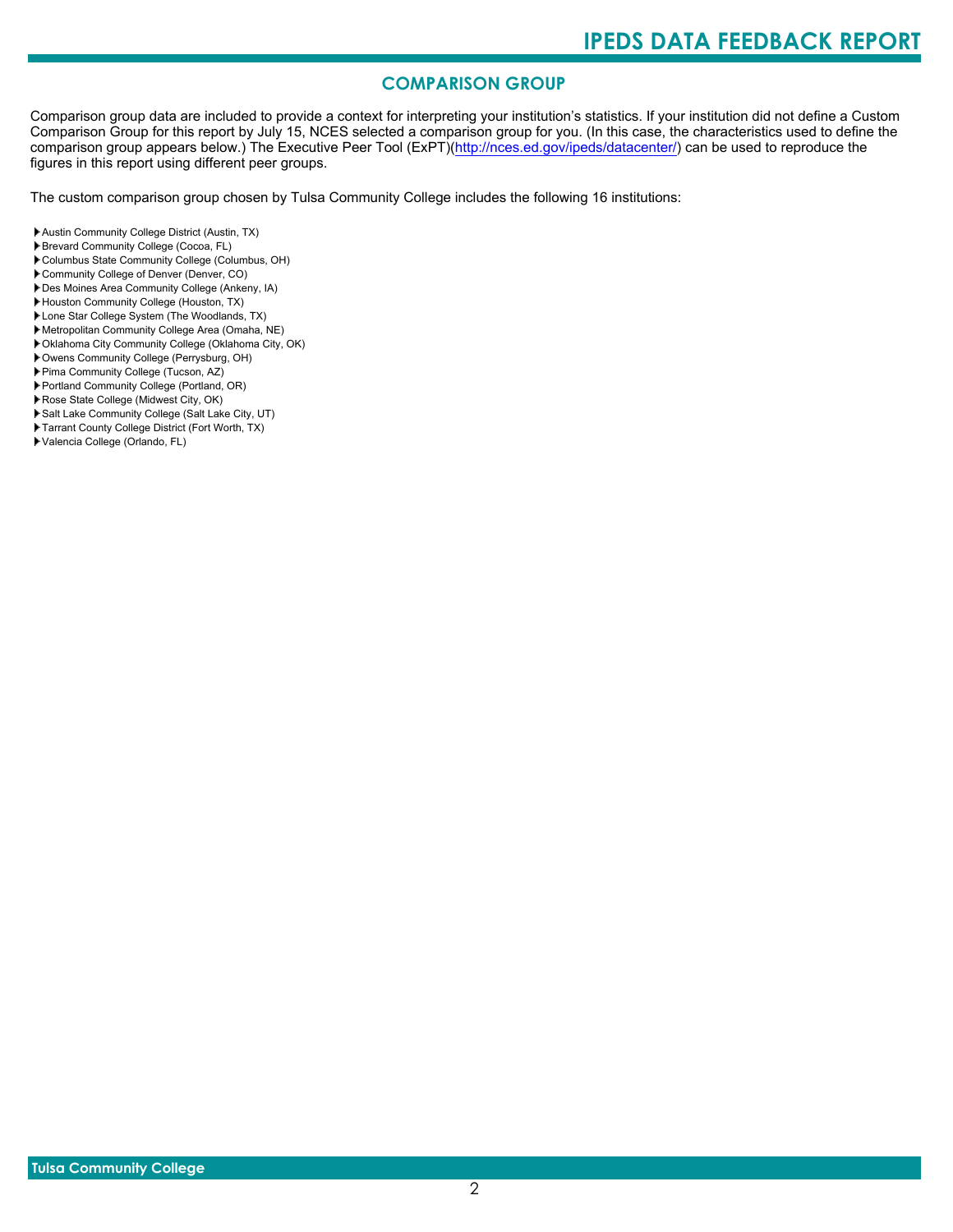#### **Figure 1. Percent of all students enrolled, by race/ethnicity and percent of students who are women: Fall 2010**



**NOTE: For this survey year, institutions were required to report race and ethnicity using the 1997 (new) Office of Management and Budget categories. For more information** about disaggregation of data by race and ethnicity, please see the Methodological Notes at the end of this report. Median values for the comparison group will not add to 100<br>percent. See "Use of Median Values for Compariso **institutions in the comparison group.**

**SOURCE: U.S. Department of Education, National Center for Education Statistics, Integrated Postsecondary Education Data System (IPEDS): Spring 2011, Fall Enrollment component.**

#### **Figure 2. Unduplicated 12-month headcount (2009-10), total FTE enrollment (2009-10), and full- and part-time fall enrollment (Fall 2010)**

#### **Figure 3. Number of degrees and certificates awarded, by level: 2009-10**



**NOTE: For details on calculating full-time equivalent (FTE) enrollment, see Calculating FTE in the Methodological Notes at the end of this report. N is the number of institutions in the comparison group.**

**SOURCE: U.S. Department of Education, National Center for Education Statistics, Integrated Postsecondary Education Data System (IPEDS): Fall 2010, 12-month Enrollment component and Spring 2011, Fall Enrollment component.**



Your institution Comparison Group Median (N=16)

**NOTE: N is the number of institutions in the comparison group.**

**SOURCE: U.S. Department of Education, National Center for Education Statistics, Integrated Postsecondary Education Data System (IPEDS): Fall 2010, Completions component.**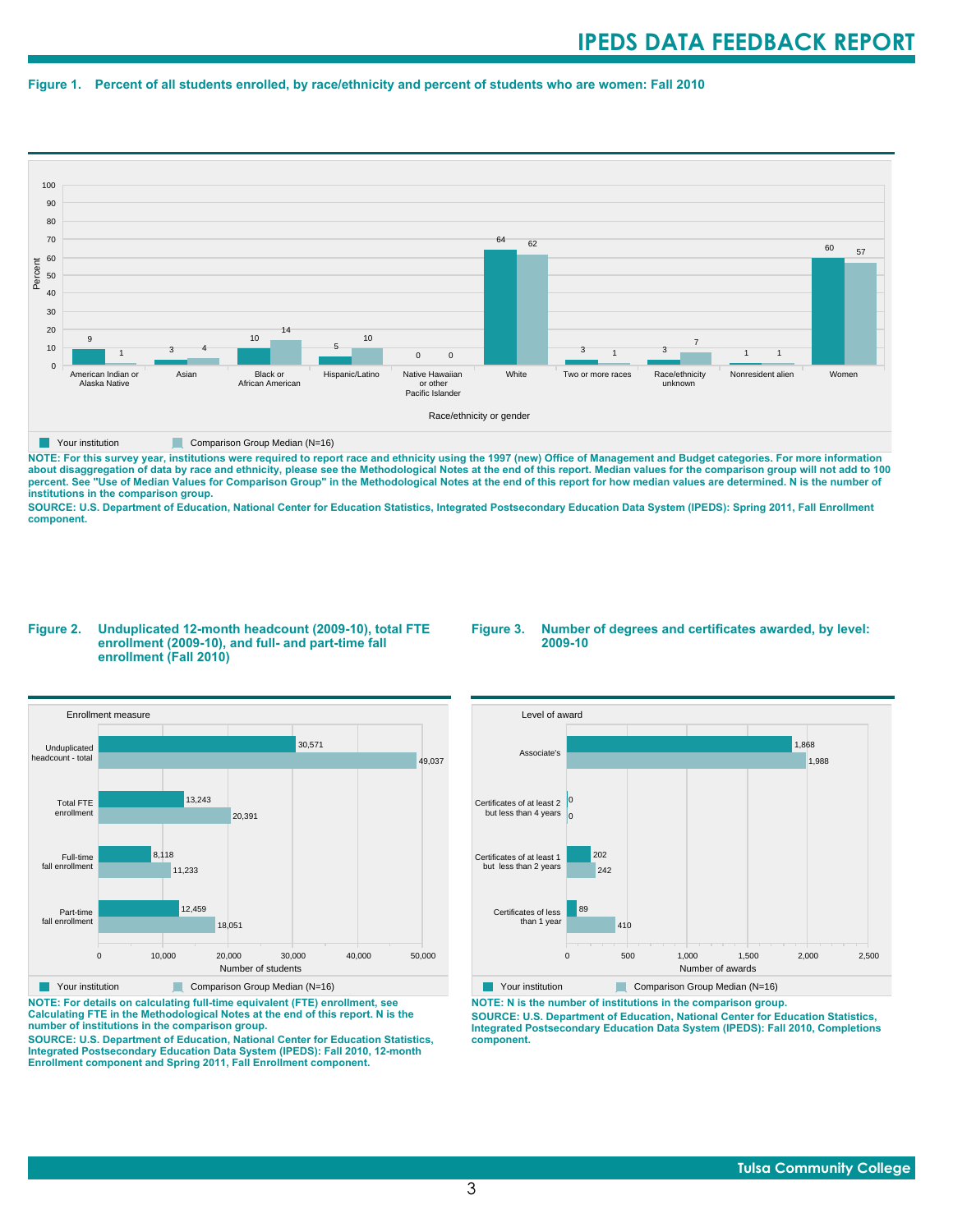**Figure 4. Academic year tuition and required fees for full-time, first-time, degree/certificate-seeking undergraduates: 2007-08--2010-11**



**NOTE: The tuition and required fees shown here are the lowest reported from the categories of in-district, in-state, and out-of-state. N is the number of institutions in the comparison group.**

**SOURCE: U.S. Department of Education, National Center for Education Statistics, Integrated Postsecondary Education Data System (IPEDS): Fall 2010, Institutional Characteristics component.**

**Figure 6. Percent of full-time, first-time degree/certificate-seeking undergraduate students who received grant or scholarship aid from the federal government, state/local government, or the institution, or loans, by type of aid: 2009-10**



**NOTE: Any grant aid above includes grant or scholarship aid from the federal government, state/local government, or the institution. Federal grants includes Pell grants and other federal grants. Any loans includes federal loans and other loans to students. For details on how students are counted for financial aid reporting, see Cohort Determination in the Methodological Notes at the end of this report. N is the number of institutions in the comparison group.**

**SOURCE: U.S. Department of Education, National Center for Education Statistics, Integrated Postsecondary Education Data System (IPEDS): Spring 2011, Student Financial Aid component.**

#### **Figure 5. Average net price of attendance for full-time, first-time, degree/certificate-seeking undergraduate students receiving grant or scholarship aid: 2007-08--2009-10**



**NOTE: Average net price is for full-time, first-time, degree/certificate-seeking undergraduate students and is generated by subtracting the average amount of federal, state/local government, and institutional grant and scholarship aid from the total cost of attendance. For public institutions, this includes only students who paid the in-state or in-district tuition rate. Total cost of attendance is the sum of published tuition and required fees, books and supplies, and the weighted average room and board and other expenses. For more information, see the Methodological Notes at the end of this report. N is the number of institutions in the comparison group.**

**SOURCE: U.S. Department of Education, National Center for Education Statistics, Integrated Postsecondary Education Data System (IPEDS): Fall 2010, Institutional Characteristics component; Spring 2011, Student Financial Aid component.**

#### **Figure 7. Average amounts of grant or scholarship aid from the federal government, state/local government, or the institution, or loans received, by full-time, first-time degree/certificate-seeking undergraduate students, by type of aid: 2009-10**



**NOTE: Any grant aid above includes grant or scholarship aid from the federal government, state/local government, or the institution. Federal grants includes Pell grants and other federal grants. Any loans includes federal loans and other loans to students. Average amounts of aid were calculated by dividing the total aid awarded by the total number of recipients in each institution. N is the number of institutions in the comparison group.**

**SOURCE: U.S. Department of Education, National Center for Education Statistics, Integrated Postsecondary Education Data System (IPEDS): Spring 2011, Student Financial Aid component.**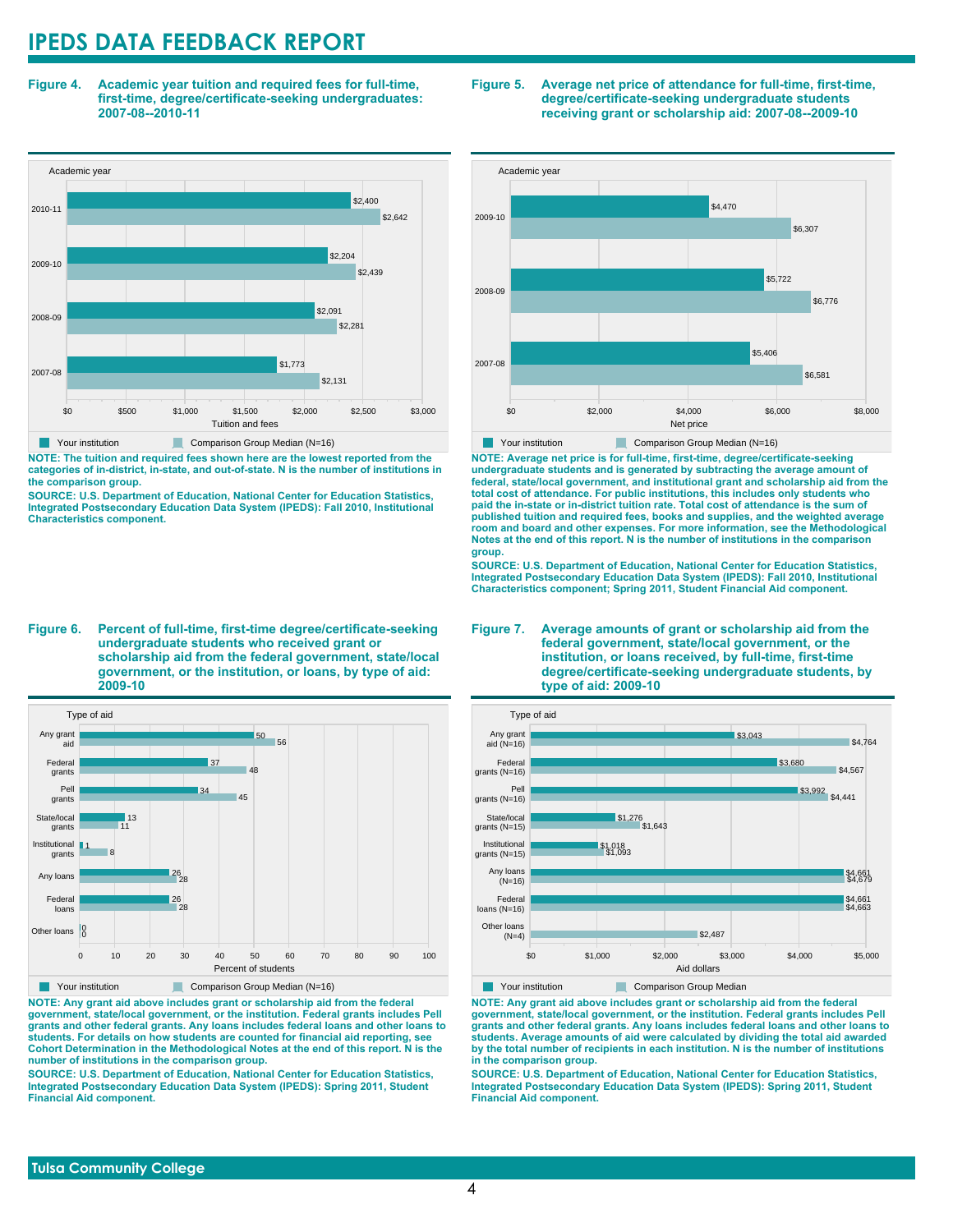#### **Figure 8. Percent of all undergraduates receiving aid by type of aid: 2009-10**

**Figure 9. Average amount of aid received by all undergraduates, by type of aid: 2009-10**



**NOTE: Any grant aid above includes grant or scholarship aid from the federal government, state/local government, the institution, or other sources. Federal loans includes only federal loans to students. N is the number of institutions in the**

**comparison group. SOURCE: U.S. Department of Education, National Center for Education Statistics, Integrated Postsecondary Education Data System (IPEDS): Spring 2011, Student Financial Aid component.**



**NOTE: Any grant aid above includes grant or scholarship aid from the federal government, state/local government, the institution, or other sources. Federal loans includes federal loans to students. Average amounts of aid were calculated by dividing the total aid awarded by the total number of recipients in each institution. N is the number of institutions in the comparison group.**

**SOURCE: U.S. Department of Education, National Center for Education Statistics, Integrated Postsecondary Education Data System (IPEDS): Spring 2011, Student Financial Aid component.**

#### **Figure 10. Graduation rate and transfer-out rate (2007 cohort); graduation rate cohort as a percent of total entering students, and retention rates of first-time students (Fall 2010)**



**NOTE: Graduation rate cohort includes all full-time, first-time, degree/certificateseeking undergraduate students. Entering class includes all students coming to the institution for the first time. Graduation and transfer-out rates are the Student Rightto-Know rates. Only institutions with a mission to prepare students to transfer are required to report transfers out. Retention rates are measured from the fall of first enrollment to the following fall. For more information, see the Methodological Notes. N is the number of institutions in the comparison group.**

**SOURCE: U.S. Department of Education, National Center for Education Statistics, Integrated Postsecondary Education Data System (IPEDS): Spring 2011, Graduation Rates component and Fall Enrollment component.**

#### **Figure 11. Graduation rates of full-time, first-time, degree/ certificate-seeking undergraduates within normal time, and 150% and 200% of normal time to completion: 2006 cohort**



Your institution Comparison Group Median (N=16)

**NOTE: The 150% graduation rate is the Student Right-to-Know (SRK) rates; the Normal time and 200% rates are calculated using the same methodology. For more information see the Methodological Notes at the end of the report. N is the number of institutions in the comparison group.**

**SOURCE: U.S. Department of Education, National Center for Education Statistics, Integrated Postsecondary Education Data System (IPEDS): Spring 2011, 200% Graduation Rates component.**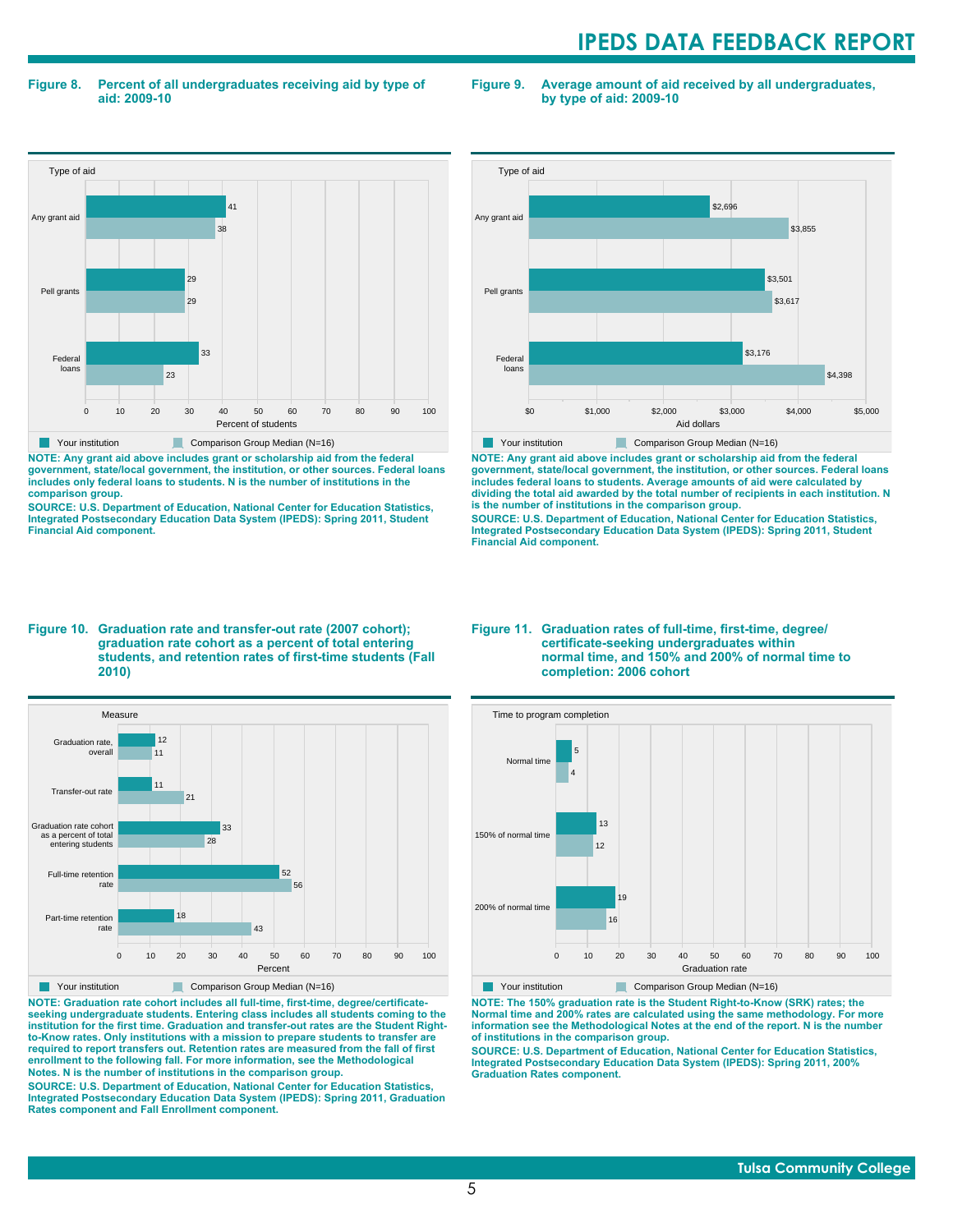### **Figure 12. Full-time equivalent staff, by assigned position: Fall 2010**



**T** Your institution **Comparison Group Median (N=16)** 

**NOTE: Graduate assistants are not included in this figure. For information on the calculation of FTE of staff, see the Methodological Notes. N is the number of institutions in the comparison group.**

**SOURCE: U.S. Department of Education, National Center for Education Statistics, Integrated Postsecondary Education Data System (IPEDS): Winter 2010-11, Human Resources component.**

#### **Figure 13. Average salaries of full-time instructional staff equated to 9-month contracts, by academic rank: Academic year 2010-11**



**NOTE: Average full-time instructional staff salaries for 11/12-month contracts were equated to 9-month average salaries by multiplying the 11/12-month salary by .8182. Salaries based on less than 9-month contracts are not included. Medical school salaries are not included. N is the number of institutions in the comparison group. Medians are not reported for comparison groups with less than three values. SOURCE: U.S. Department of Education, National Center for Education Statistics, Integrated Postsecondary Education Data System (IPEDS): Winter 2010-11, Human Resources component.**

#### **Figure 14. Percent distribution of core revenues, by source: Fiscal year 2010**



**NOTE: The comparison group median is based on those members of the comparison group that report finance data using the same accounting standards as the comparison institution. For a detailed definition of core revenues, see the Methodological Notes. N is the number of institutions in the comparison group. SOURCE: U.S. Department of Education, National Center for Education Statistics, Integrated Postsecondary Education Data System (IPEDS): Spring 2011, Finance component.**

#### **Figure 15. Core expenses per FTE enrollment, by function: Fiscal year 2010**



Your institution Comparison Group Median (N=16)

**NOTE: The comparison group median is based on those members of the comparison group that report finance data using the same accounting standards as the comparison institution. Expenses per full-time equivalent (FTE) enrollment, particularly instruction, may be inflated because finance data includes all core expenses while FTE reflects credit activity only. For details on calculating FTE enrollment and a detailed definition of core expenses, see the Methodological Notes. N is the number of institutions in the comparison group. SOURCE: U.S. Department of Education, National Center for Education Statistics, Integrated Postsecondary Education Data System (IPEDS): Fall 2010, 12-month Enrollment component and Spring 2011, Finance component.**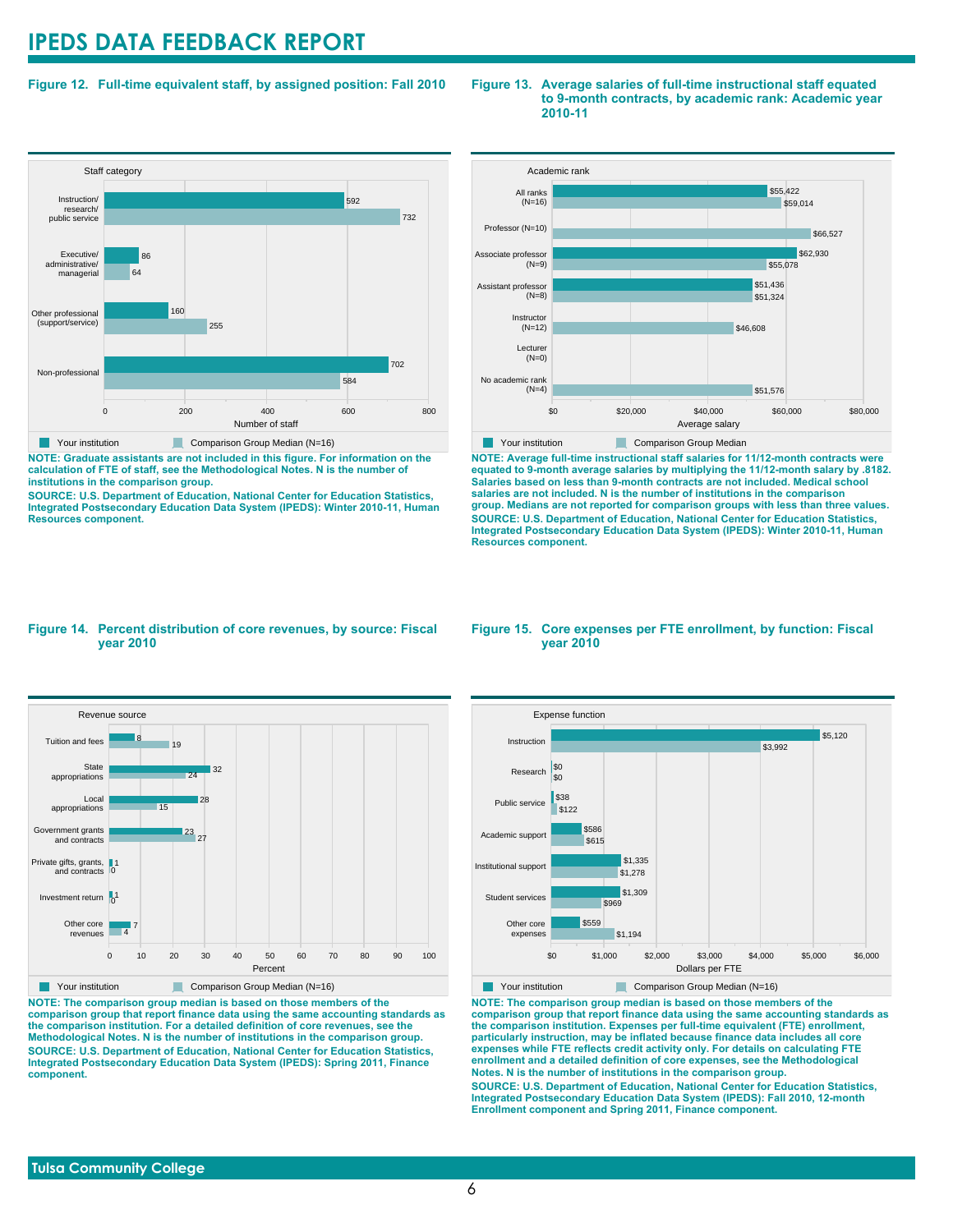# **METHODOLOGICAL NOTES**

#### **Overview**

This report is based on data supplied by institutions to IPEDS during the 2010-11 survey year. Response rates exceeded 99 percent for most surveys. Detailed response tables are included in IPEDS First Look reports, which can be found at [http://nces.ed.gov/pubsearch/getpubcats.asp?sid=010.](http://nces.ed.gov/pubsearch/getpubcats.asp?sid=010)

#### **Use of Median Values for Comparison Group**

The value for the comparison institution is compared to the median value for the comparison group for each statistic included in the figure. If more than one statistic is presented in a figure, the median values are determined separately for each indicator or statistic. Medians are not reported for comparison groups with less than three values. Where percentage distributions are presented, median values may not add to 100 percent. Through the ExPT, users have access to all of the data used to create the figures included in this report.

#### **Missing Statistics**

If a statistic is not reported for your institution, the omission indicates that the statistic is not relevant to your institution and the data were not collected. As such, not all notes listed below may be applicable to your report.

#### **Use of Imputed Data**

All IPEDS data are subject to imputation for total (institutional) and partial (item) nonresponse. If necessary, imputed values were used to prepare your report.

#### **Data Confidentiality**

IPEDS data are not collected under a pledge of confidentiality.

#### **Disaggregation of Data by Race/Ethnicity**

When applicable, some statistics are disaggregated by race/ethnicity. Data disaggregated by race/ethnicity have been reported using the 1997 (new) Office of Management and Budget categories. Detailed information about the recent race/ethnicity changes can be found at <http://nces.ed.gov/ipeds/reic/resource.asp>.

#### **Postbaccalaureate Degree Categories**

The use of new postbaccalaureate degree categories was mandatory in the 2010-11 collection year. These categories are: doctor's degreeresearch/scholarship, doctor's degree-professional practice, and doctor's degree-other. (The first-professional degree and certificate categories and the single doctor's degree category have been eliminated.)

#### **Cohort Determination for Reporting Student Financial Aid and Graduation Rates**

Student cohorts for reporting Student Financial Aid and Graduation Rates data are based on the reporting type of the institution. For institutions that report based on an academic year (those operating on standard academic terms), student counts and cohorts are based on fall term data. Student counts and cohorts for program reporters (those that do not operate on standard academic terms) are based on unduplicated counts of students enrolled during a full 12-month period.

#### **Description of Statistics Used in the Figures**

#### *Average Institutional Net Price*

Average net price is calculated for full-time, first-time degree/certificateseeking undergraduates who were awarded grant or scholarship aid from the federal government, state/local government, or the institution anytime during the full aid year. For public institutions, this includes only students who paid the in-state or in-district tuition rate. Other sources of grant aid are excluded. Average net price is generated by subtracting the average amount of federal, state/local government, and institutional grant and scholarship aid from the total cost of attendance. Total cost of attendance is the sum of published tuition and required fees, books and supplies, and the weighted average room and board and other expenses.

For the purpose of the IPEDS reporting, aid received refers to financial aid that was awarded to, and accepted by, a student. This amount may differ from the aid amount that is disbursed to a student.

#### *Core Expenses*

Core expenses include expenses for instruction, research, public service, academic support, institutional support, student services, scholarships and fellowships (reported under FASB standards as net grant aid to students), and other expenses. Expenses for operation and maintenance of plant, depreciation, and interest are allocated to each of the other functions. Core expenses exclude expenses for auxiliary enterprises (e.g., bookstores, dormitories), hospitals, and independent operations.

#### *Core Revenues*

Core revenues for public institutions reporting under GASB standards include tuition and fees; government appropriations (federal, state, and local); government grants and contracts; private gifts, grants, and contracts; sales and services of educational activities; investment income; other operating and non-operating sources; and other revenues and additions (capital appropriations and grants and additions to permanent endowments). Core revenues for private, not-for-profit institutions (and a small number of public institutions) reporting under FASB include tuition and fees; government appropriations (federal, state, and local); government grants and contracts; private gifts, grants, and contracts (including contributions from affiliated entities); investment return; sales and services of educational activities; and other sources. Core revenues for private, for-profit institutions reporting under FASB standards include tuition and fees; government appropriations (federal, state, and local); government grants and contracts; private grants and contracts; net investment income; sales and services of educational activities; and other sources. In general, core revenues exclude revenues from auxiliary enterprises (e.g., bookstores, dormitories), hospitals, and independent operations.